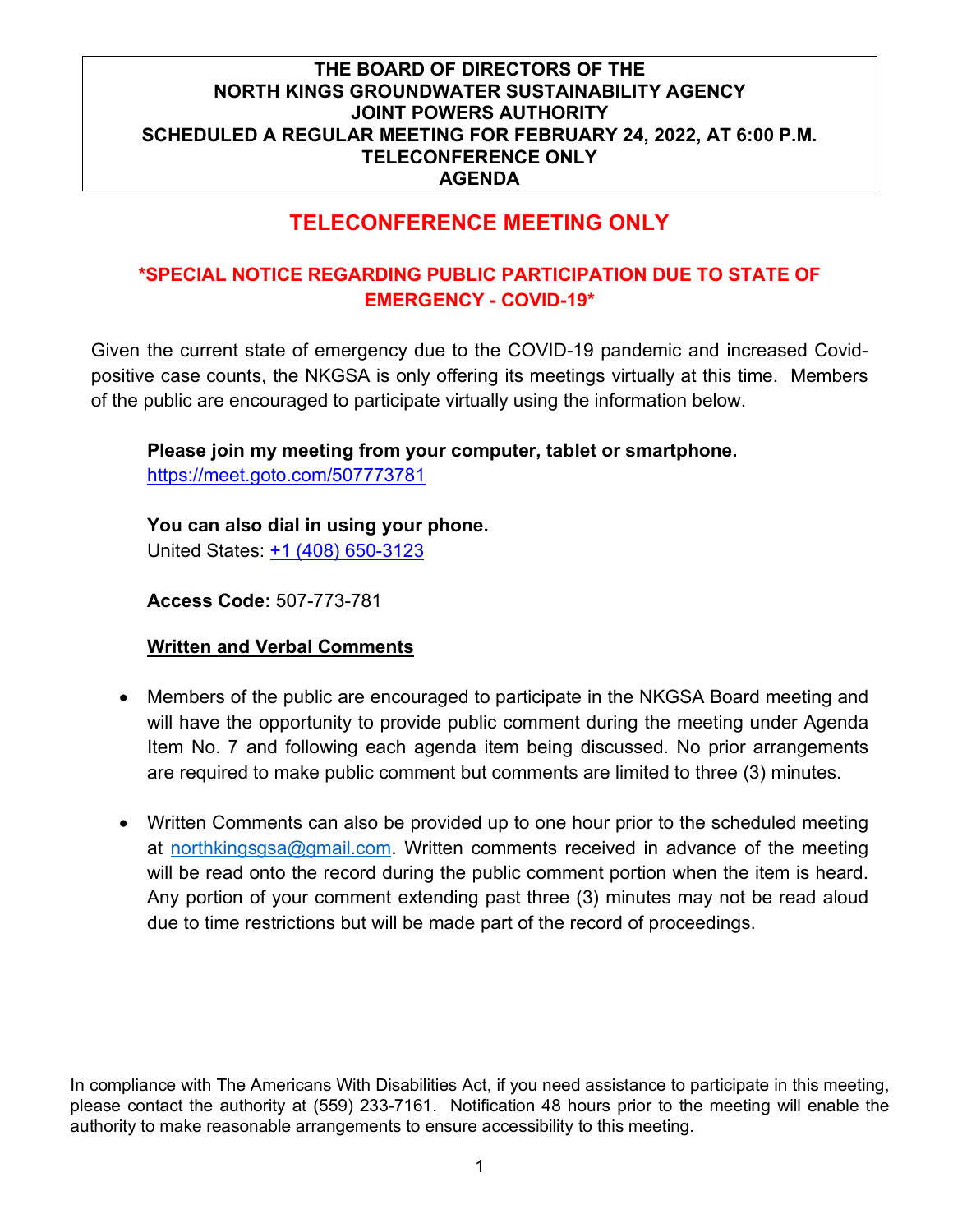# **TELECONFERENCE MEETING ONLY**

## **1. SWEARING IN OF APPOINTED ALTERNATE DIRECTOR**

#### **2. CALL TO ORDER**

#### **3. PLEDGE OF ALLEGIANCE**

#### **4. NKGSA RESOLUTION 2022-04**

a. In accordance with AB361, the Board will consider adoption of NKGSA Resolution 2022-04: Resolution of the North Kings Groundwater Sustainability Agency Board of Directors – Resolution Continuing the North Kings Groundwater Sustainability Agency Board Authority to hold virtual meetings pursuant to AB 361. (Chauhan/Dale)

#### **5. REVIEW AGENDA**

Additional Agenda Items – Requires Majority Approval of Board - §54954.2(b)

# **6. REVIEW OF FUTURE MEETINGS**

#### **7. PUBLIC PRESENTATIONS (for items not on agenda) – 3 Minutes Maximum Per Person, 10 Minutes Maximum Per Subject**

# **8. POTENTIAL CONFLICTS OF INTEREST**

Any Board Member who has a potential conflict of interest may now identify the item and recuse themselves from discussing and voting on the matter. [FPPC §18705]

# **9. ADMINISTRATIVE MATTERS**

- a. Discussion/Possible Action on Board Meeting Minutes January 27, 2022
- b. Discussion/Possible Action NKGSA Board Seat No. 7 At Large Vacancy (Chauhan)
	- i. The Board will consider appointment of a director to Seat No. 7 per the JPA Agreement and NKGSA By-Laws.
- c. Kings Subbasin Coordination Update (Samuelian)
- d. Water Conditions Update (Claes)
- e. Advisory Committee Update (Redelfs)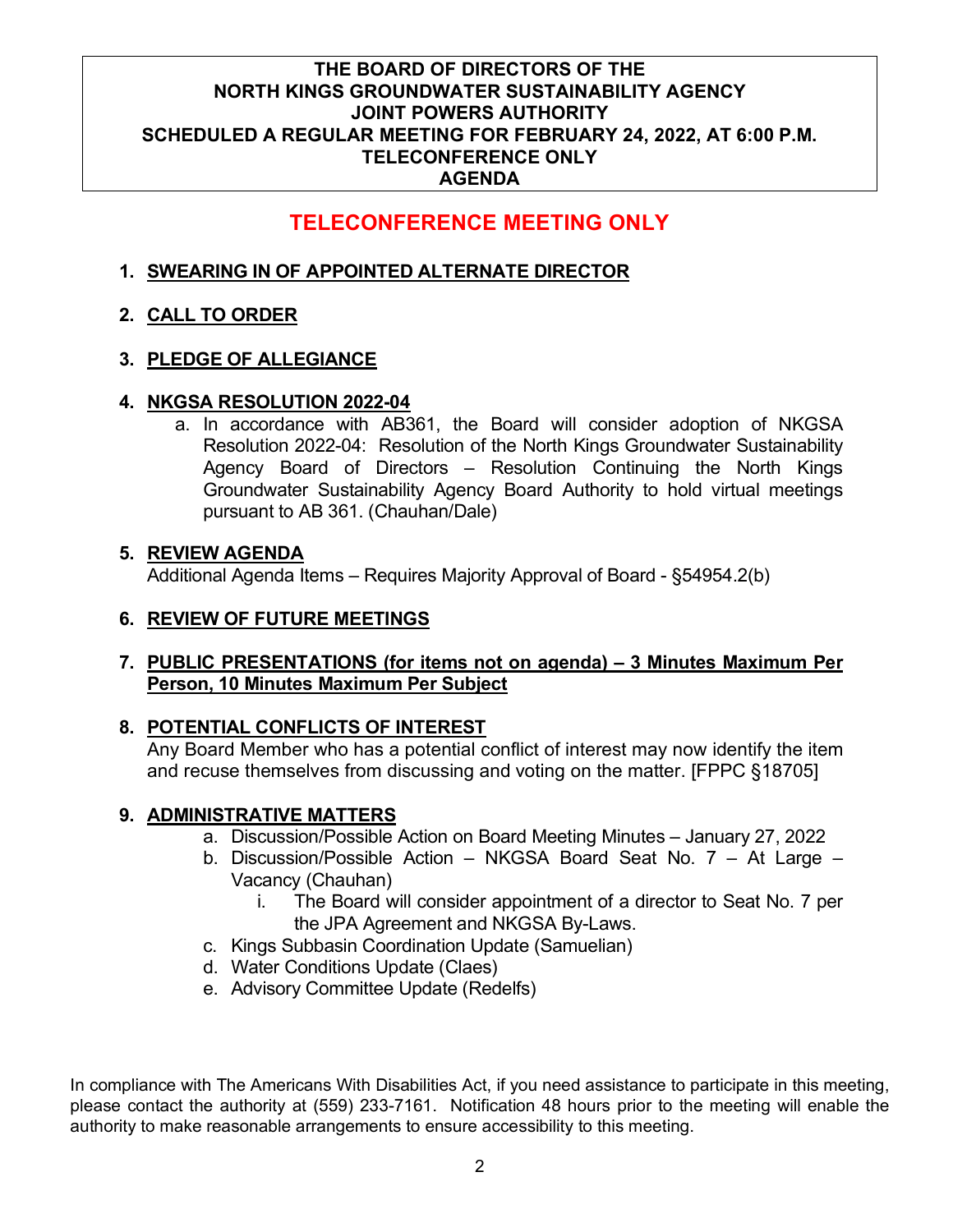# **TELECONFERENCE MEETING ONLY**

- f. Discussion Department of Water Resources SGMA Implementation Grant Application (Chauhan)
- g. Workgroup Updates (Chauhan)
	- i. Technical Workgroup (Claes)
	- ii. Policy Workgroup (Chauhan)
		- 1. Agency Groundwater Impact Mitigation Policy Update

# **10.FINANCIAL MATTERS**

- a. Discussion/Possible Action Recommend Approval of Expense Report for December 2021 (Hailey)
- b. Discussion/Possible Action Recommend Approval of the Financial Statements as of December 31, 2021 (Hailey)
- c. Discussion/Possible Action Extension of Current Auditor Contract for 2021-2022 Audit – Hudson Henderson & Company (Hailey)

# **11.EXECUTIVE OFFICER REPORT (Chauhan)**

- a. Department of Water Resources Prop 68 Grant Update
- b. DWR GSP Comment Letter
- c. Outreach / External Affairs Update
- d. Representative Monitoring Network Update
- e. Miscellaneous

# **12.DIRECTORS REPORT**

# **CLOSED SESSION**

**Conference with Legal Counsel – Anticipated Litigation** (Government Code Section 54956.9(d)(2)): One potential case

# **13.REPORT ON ACTION(S) TAKEN IN CLOSED SESSION**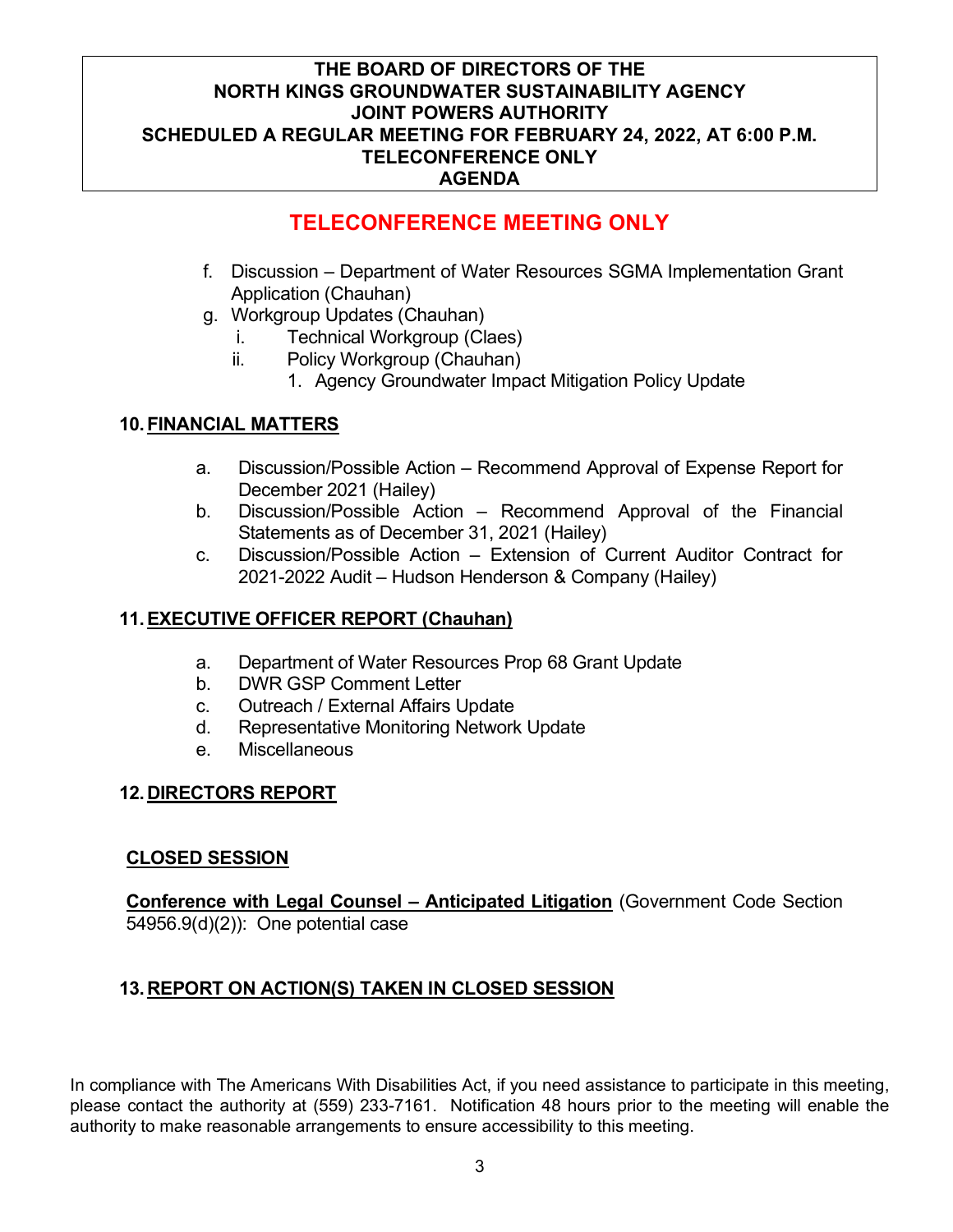# **TELECONFERENCE MEETING ONLY**

#### **14.ADJOURNMENT**

Note: This agenda is posted pursuant to the provisions of the Government Code commencing at Section 54950. The date of this posting is February 18, 2022. Posting locations are: 1) Fresno Irrigation District Office; 2) NKGSA Website; and 3) Notice Box located in front of 2907 S Maple Avenue – Fresno, CA (24-hour access available on District website and in the mailbox in front of building).

"In accordance with California Government Code Section 54957.5, any writing or document that is a public record, relates to an open session agenda item and is distributed less than 72 hours prior to a regular meeting, will be made available for public inspection in the District offices during normal business hours. If, however, the document is not distributed until the regular meeting to which it relates, then the document or writing will be made available to the public at the location of the meeting."